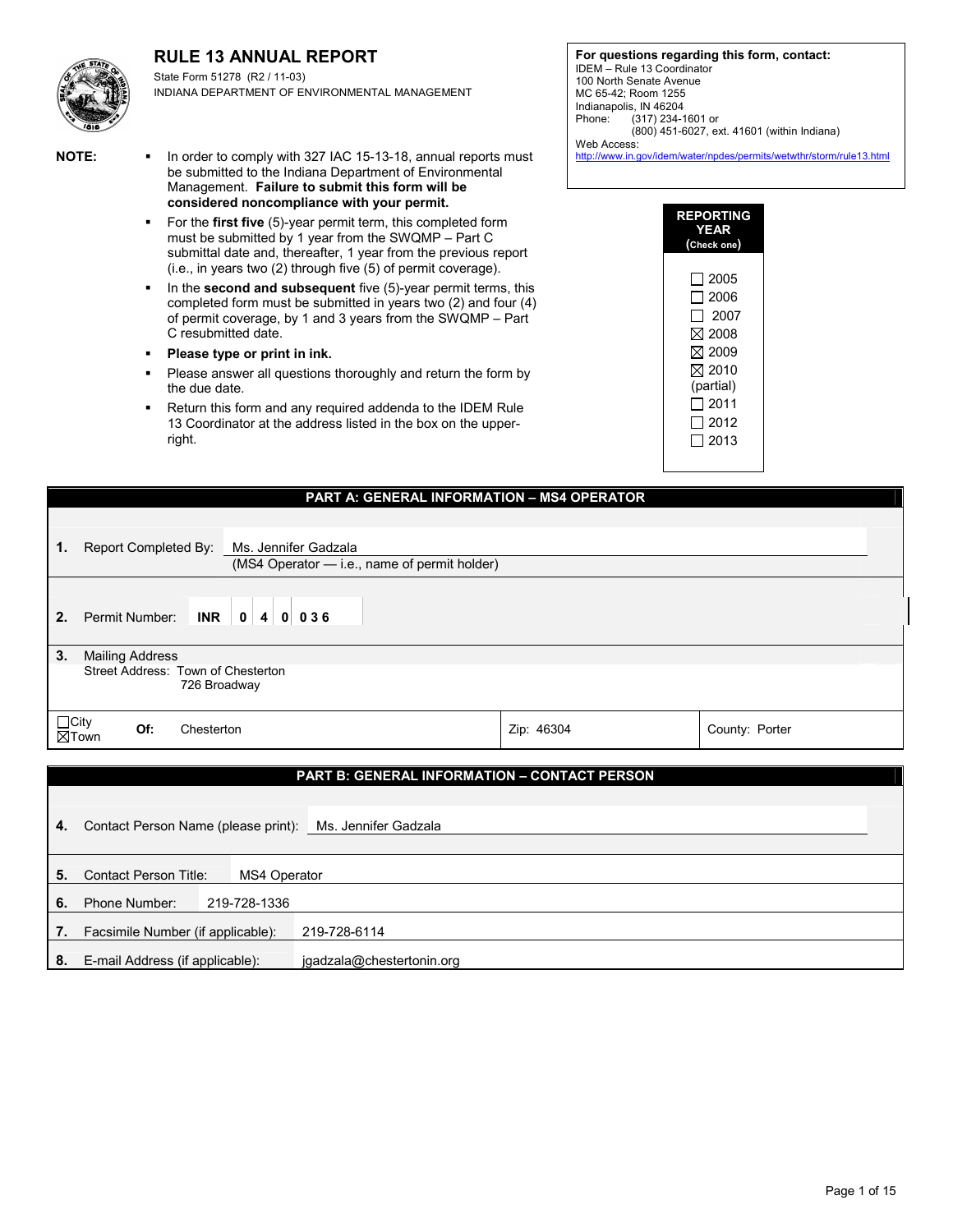## **PART C: CONTROL MEASURE ACTIVITIES**

**9. For the following items, please provide a summary of control measure activities related to Rule 13 performed during the previous year.** 

**List any updated measurable goals from the SWQMP, compliance activities, BMPs installed or initiated, updated programmatic indicator data, and updated or developed regulatory mechanisms with effective dates.**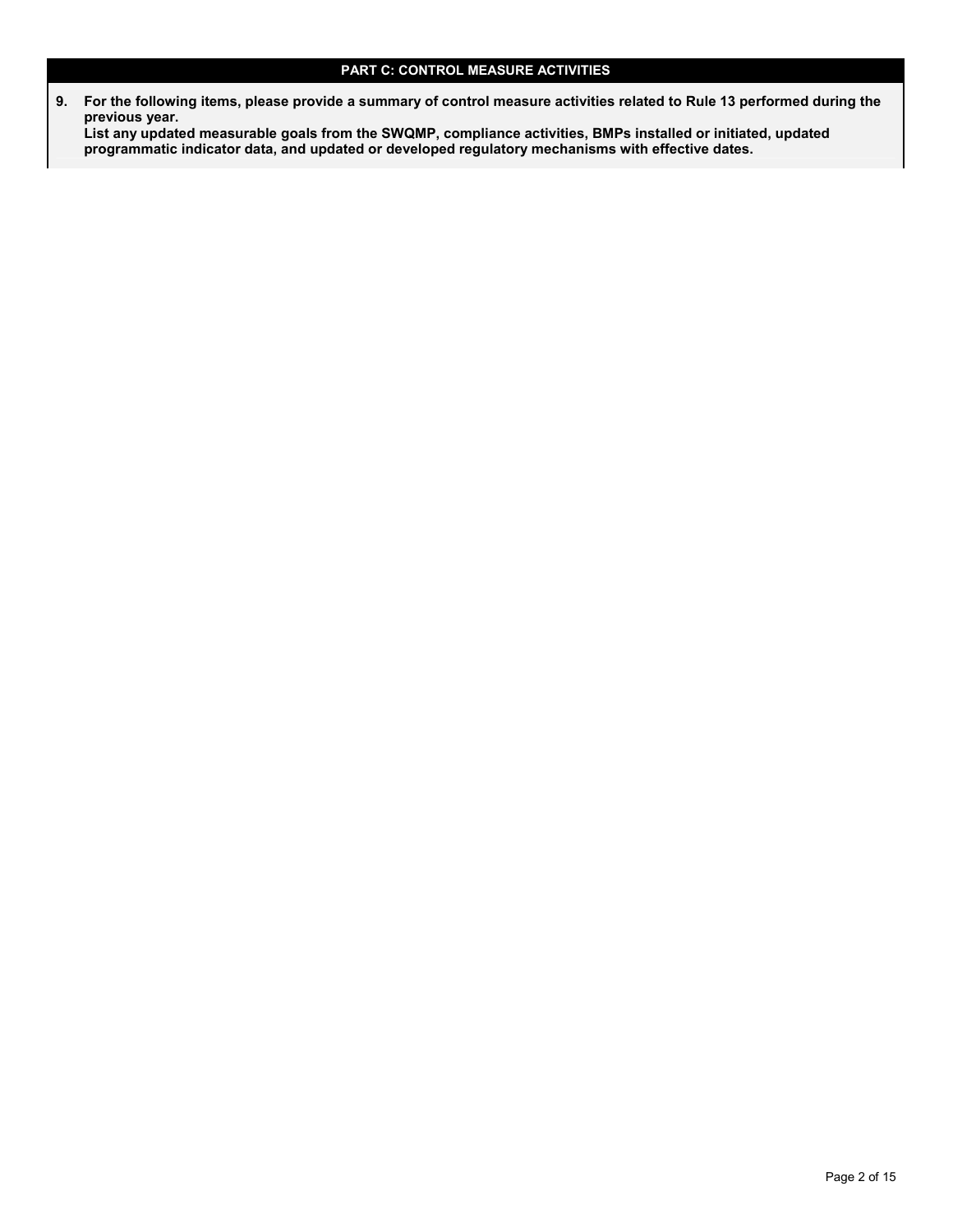## **PART C: CONTROL MEASURE ACTIVITIES**

## **a. Public Education and Outreach:**

**BMP 1: Develop and implement a public outreach and education program.** 

**Measurable Goal**: By July 2005, NIRPC will review current educational activities within the MS4 Area and develop an inclusive regional wide education program.

Status and Comments: In total, the Town disseminated over 21,900 pieces of water quality education materials in this reporting period. See BMPs #3 & #5 below. See Appendix A for the Northwest Indiana MS4 Community Partnership Annual Report from the Northwestern Indiana Regional Planning Commission (NIRPC). The Town regularly attends the MS4 Community Partnership Committee meetings.

## **BMP 2: Survey MS4 area constituents for attitudes and prior knowledge of stormwater quality.**

**Measurable Goal:** By May 2006, NIRPC will design and distribute baseline and tracking surveys to be distributed at the end of permit year three (2006) and permit year five (2008) to quantify constituent attitudes towards and knowledge of stormwater quality. Status and Comments: Completed in 2007

## **BMP 3: Educate minorities, disadvantaged communities, and children.**

**Measurable Goal:** By November 2008, NIRPC will conduct workshops and hold public meetings to distribute informational materials on stormwater quality in low income and/or minority neighborhoods.

Status and Comments: The Town launched a brand new website (March 2010). The MS4 Program website highlights the 6 minimum control measures required under the permit (www.chestertonin.org). In 2008, the Town implemented the initial Watersheds and Non-Point Source Education Unit in collaboration with Chesterton Middle School. Over 450 students have gone through the program from 2008 to 2010. The Town partnered with the Town of Porter and NIRPC (December 2009) to present a 3 day water quality event for 270 - 5<sup>th</sup> grade students at Westchester Middle School and provided each student with a Project Wet workbook. In 2009 the Town conducted a letter campaign, in partnership with the Town of Porter and NIRPC, to all Duneland Community Schools to inform them of the education opportunities we could provide to them at no cost. In 2009 & 2010, the Town provided over 400 pieces of education materials to Girl & Boy Scouts. The Town worked in partnership with LMCP, NIRPC, and Coffee Creek Watershed Conservancy (2010) to provide water quality and wetland education to over 60 homeschool and high school students. The town partnered with IDEM (2010) to provide water quality education to 112 third graders at Liberty Elementary School and provided each student with a Project Wet workbook. See Appendix A for the Northwest Indiana MS4 Community Partnership Biannual Report from the NIRPC.

**BMP 4: Review current Combined Sewer Overflow Operational Plan (CSOOP) and Long Term Control Plan (LTCP). Measurable Goal:** Upon State approval of the LTCP, the LTCP will be reviewed to ensure consistency between the LTCP and this MCM. Status and Comments: The LTCP is still in draft form and will be reviewed for consistencies upon State approval of the plan. The CSOOP has been reviewed.

## **BMP 5: Educational Initiatives.**

**Measurable Goal 1:** By May 2007, NIRPC will begin educational initiatives for reducing and handling lawn and pet waste, and their impact on stormwater quality.

**Measurable Goal 2:** By November 2008, begin educational initiatives for proper application of pesticides, herbicides, and fertilizers. **Measurable Goal 3:** By November 2008, begin public education program for public employees, businesses, and general public on the hazards of illicit connections. Informational brochures and guidance documents will be made available to school groups and other target audiences. Reporting of illicit discharges and spills will be publicized.

**Measurable Goal 4:** By May 2007, begin installing roadside signage to increase awareness of dumping impacts on stormwater quality. Concurrently, begin installing tributary signage to increase awareness of local water resources, and caution against fishing and swimming near storm sewer outfalls.

Status and Comments: The Town promoted and participated in the Save the Dunes rain barrel workshop and giveaway (2008) where 56 residents participated and received rain barrels. The Town conducted door to door dissemination approximately 9,744 educational "tip cards" and MS4 brochures to 1,218 homes (2008). The Town launched the *Let's Talk About Poop* pet waste campaign (2009) targeting pet owners; and participated in Bark in the Park event (July 2009)-giving away 400 dog waste bag dispensers and 400 informational postcards. 40 doggy bag dispensers & postcards were made available to public at the Park Dept. office. The Town purchased 30 pet waste signs (2009) and installed them at local parks. The Town provided 1,000 children's placemats to a local restaurant (2009). The Town launched the *Leave It On The Lawn* campaign (June 2010) to reach 50% of residents who don't-includes information about leaving lawn clippings on lawn-targets residents that bring lawn clippings to the Town's compost dropoff location; 4,800 flyers were inserted in local newspaper (57% of residents prefer receiving info in newspapers) and 100 brochures were given to those show dropped off clippings. The Town also posted on website a list of local retailers offering no or low-phosphorus fertilizer. The Town promoted a watershed sign design contest (2009) and installed 13 signs throughout town. The Town partnered with Chesterton High School art teacher and students (May 2009) for a design of the *Keep Chesterton Beautiful* logo in the promotion of litter reduction and recycling. Various education materials (were made available at Town Hall). The Town created the *Only Rain Down the Drain* newspaper article series in 2009 and continues to write informative articles on an annual basis. The MS4 Program is on Facebook & Twitter. The MS4 Operator wrote education articles for the One Man's Trash paper insert developed by the Recycling and Waste Reduction District of Porter County's and for the Porter County Commissioners outreach efforts during the 2010 storm water study. See Appendix A for the Northwest Indiana MS4 Community Partnership Biannual Report from the NIRPC.

## **BMP 6: NIRPC Educational Initiatives**

**Measurable Goal:** As part of the NIRPC Joint Stormwater Management Plan, the following initiatives may be implemented in the Town of Chesterton: Project WET educational workshops for teachers; Stormwater pollution prevention contractor workshops for builders, utility contractors, excavating contractors, developers and engineers (annually); Brochures for tourism centers, fairs and festivals; Low impact development information for builders and contractors; Homeowner materials: lawn and garden care, water conservation practices, proper disposal of HHW, and pet waste management; Development of an educational display; Development of a water conservation and protection web site, annually; Staff training workshop for MS4 staff (annually); Media materials and promotional give-a-ways at county fairs; Activities for students for northwest Indiana Coast Week (annually).

Status and Comments: See Appendix A for the Northwest Indiana MS4 Community Partnership Biannual Report from the NIRPC.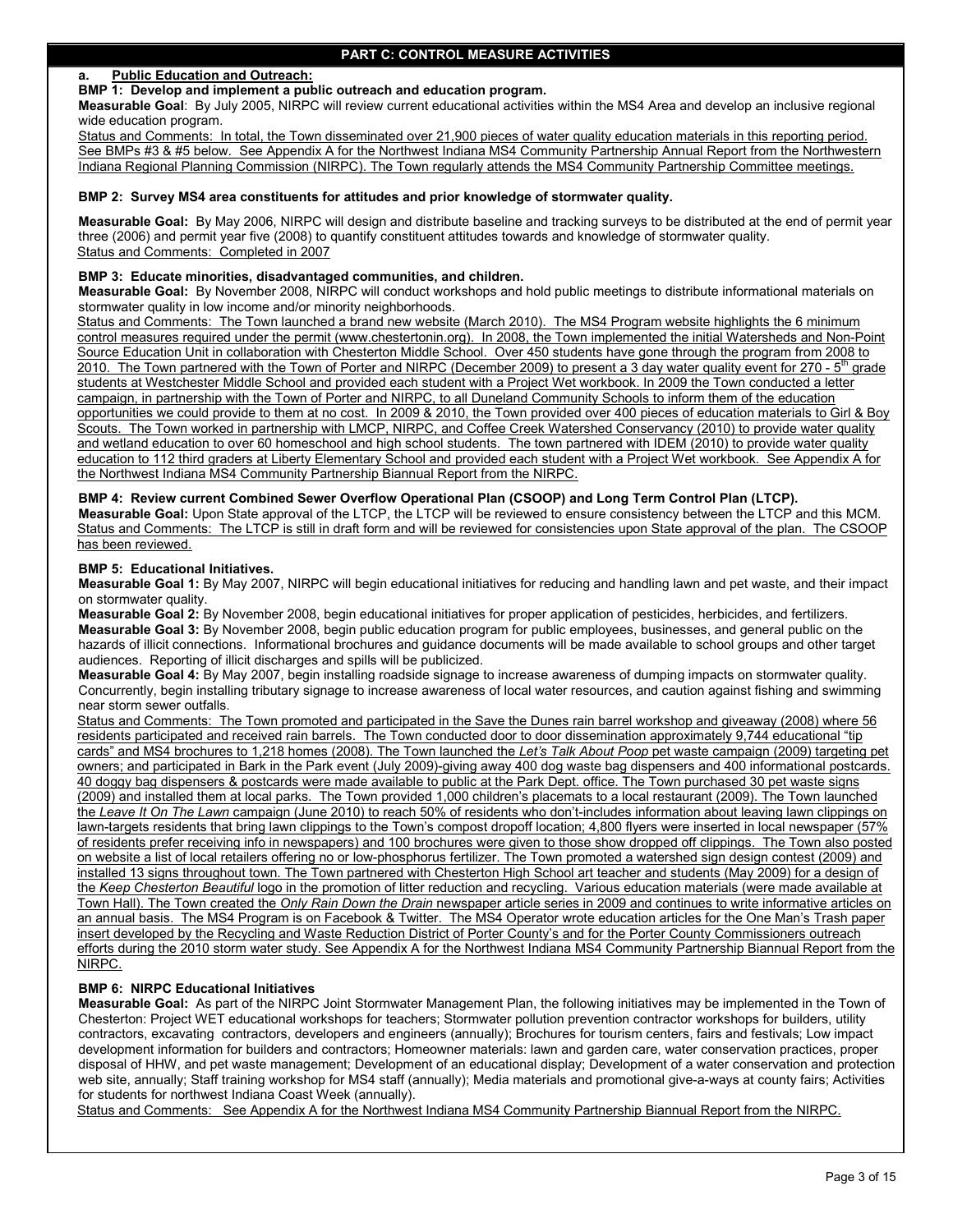## **b. Public Involvement and Participation:**

#### **BMP 1: Develop and implement a public participation and involvement program.**

**Measurable Goal:** By July 2005, NIRPC will review current public participation and involvement programs within the MS4 Area and develop a program to notify and include constituents in MS4 activities.

Status and Comments: See Appendix A for the Northwest Indiana MS4 Community Partnership Biannual Report from the NIRPC. The Town regularly attends the MS4 Community Partnership Committee meetings.

#### **BMP 2: Survey constituent attitudes and willingness to volunteer.**

**Measurable Goal:** By May 2006, NIRPC will quantify attitudes, prior knowledge, and willingness of constituents to participate in volunteer activities utilizing attitude surveys.

Status and Comments: Completed in 2007.

**BMP 3**: Provide public notice of council/commission meetings addressing stormwater issues.

Measurable Goal: By May 2006, publicize dates and times for all meetings where stormwater related ordinances or management objectives are discussed. NIRPC will hold public meetings on a regular basis in Porter County. (All communities are required to comply with local and state public meeting notices, regardless of the subject matter.)

Status and Comments: The Town posts public meetings 48 hours in advance each month. Stormwater Management Board meetings are held on the 3<sup>rd</sup> Monday of each month at 6:30 pm at Town Hall.

## **BMP 4: Review LTCP**

**Measurable Goal:** Upon State approval of the LTCP, the LTCP will be reviewed to ensure consistency between the LTCP and this MCM.

Status and Comments: The LTCP is still in draft form and will be reviewed for consistencies upon State approval of the plan.

## **BMP 5: Storm drain marking.**

**Measurable Goal:** By May 2006, NIRPC will work with the Town of Chesterton to begin a storm drain stenciling program.

Status and Comments: The Town established a storm drain stenciling program in 2008. The Town developed the *Be A Storm Water Hero* promotion to attract interested individuals and groups. 17 Cub Scouts and several parents participated in the program in 2009. See Appendix A for the Northwest Indiana MS4 Community Partnership Biannual Report from the NIRPC.

## **BMP 6: Public participation initiatives.**

**Measurable Goal:** As part of the NIRPC Joint Stormwater Management Plan, the following initiatives may be implemented in the Town of Chesterton: Stormwater quality exhibit, annually; Partnership with Lake Michigan HHW District and Recycling and Waste Reduction District of Porter County on waste reduction, elimination, and collection; Wetland plantings; Stream clean-up and monitoring; Adopt a Stream program.

Status and Comments: In 2008, the Town implemented the initial Watersheds and NonPoint Source Education Unit in collaboration with Chesterton Middle School. Over 450 students have gone through the program from 2008 to 2010. The Town sponsored the annual cleanup event on Coffee Creek at Coffee Creek Park in September 2008 and 2009 with 32 volunteers. The Town coordinated with several Purdue North Central professors in 2009 to facilitate invasive species education for their students. The Town held a planting day in 2008 with 16 volunteers participated in planting native plants, shrubs, and trees in and around a newly constructed storm water wetland in Dogwood Park. The Town continues to work with local high school students and teachers on various education campaigns. See Section 9, BMP 5, MG 4. The Town promoted the Recycling and Waste Reduction District of Porter County's rain barrel workshop.

See Appendix A for the Northwest Indiana MS4 Community Partnership Biannual Report from the NIRPC.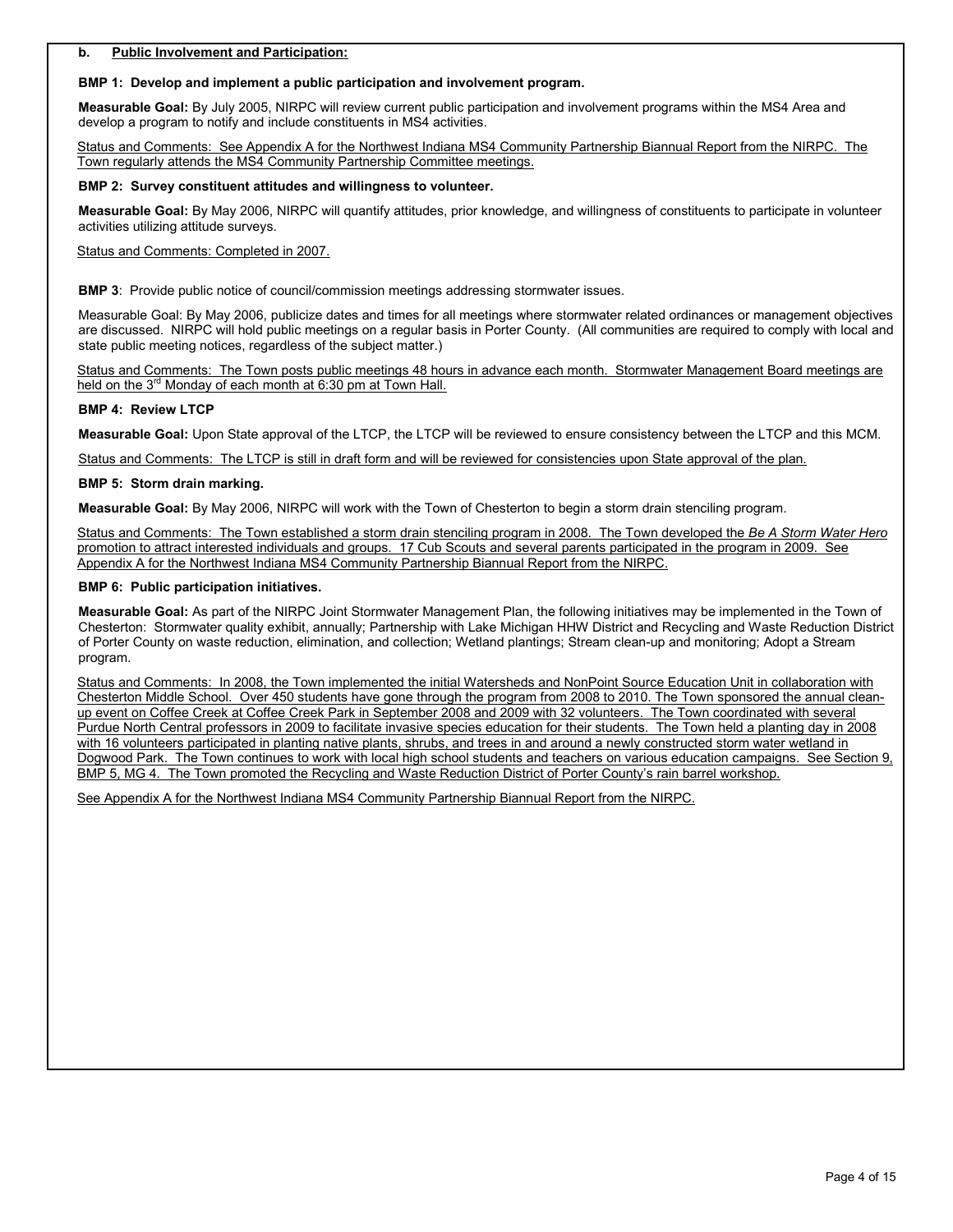## **c. Illicit Discharge Detection and Elimination:**

## **BMP 1: Develop stormwater sewer map.**

**Measurable Goal:** By November 2005, a stormwater map (mapping discrepancy of no less than five meters) will be developed noting the location of 25% of the known stormwater outfall conveyance systems with a pipe diameter of greater than 12 inches and open ditches with bottoms larger than 2 feet that are maintained by the MS4 Area. The map will be updated annually so that by November 2008, 100% of known stormwater outfall pipes and open ditches described above will be mapped.

Status and Comments: The Town continued to update storm sewer maps through GPS and GIS mapping. In 2008, we began mapping roadside ditches and culverts.

**BMP 2: Development and implementation of ordinances or other regulatory mechanisms that prohibit illicit discharges into the MS4 conveyance.** 

**Measurable Goal:** By November 2005, the Town of Chesterton plans to adopt an ordinance prohibiting illicit discharges into the MS4 conveyances.

Status and Comments: Complete. The Illicit Discharge Detection and Elimination Ordinance was approved by the Town on February 13, 2006 and initiated as planned (Ordinance No. 2006-04; Article III Illicit and Illegal Discharge).

#### **BMP 3: Develop plan to detect, address, and eliminate illicit discharges, including illegal dumping, into the MS4 conveyance system.**

**Measurable Goal:** By November 2008, dry weather screening will be used to detect illicit connections and their source(s). Once detected, the illicit discharge source will be removed or corrected. Active industrial facilities will be mapped and identified. Current known NPDES permitted facilities are noted in Appendix D of Part C.

Status and Comments: The IDDE program is in place. The Town is implementing the outfall inventory task and dry weather screening will occur when deemed necessary.

**BMP 4: Implementation of an education program about the hazards associated with illicit discharges and improper disposal of waste.** 

**Measurable Goal:**(See MCM a: Public Education and Outreach; BMP 5, Goal 3)

Status and Comments: The Town has added a discussion about the difference between storm and sanitary sewers to the storm drain marking program presentation. See Appendix A for the Northwest Indiana MS4 Community Partnership Biannual Report from the NIRPC

**BMP 5: Establishment of a recycling program for commonly dumped wastes.** 

**Measurable Goal:**(See Part C: Sections 2.2.1 and 2.2.6 and MCM b: Public Participation and Involvement; BMP 6)

Status and Comments: See Appendix A for the Northwest Indiana MS4 Community Partnership Biannual Report from the NIRPC

## **BMP 6: Review current CSOOP and LTCP.**

**Measurable Goal:** Upon State approval of the LTCP, the LTCP will be reviewed to ensure consistency between the LTCP and this MCM.

Status and Comments: The LTCP is still in draft form and will be reviewed for consistencies upon State approval of the plan. The CSOOP has been reviewed.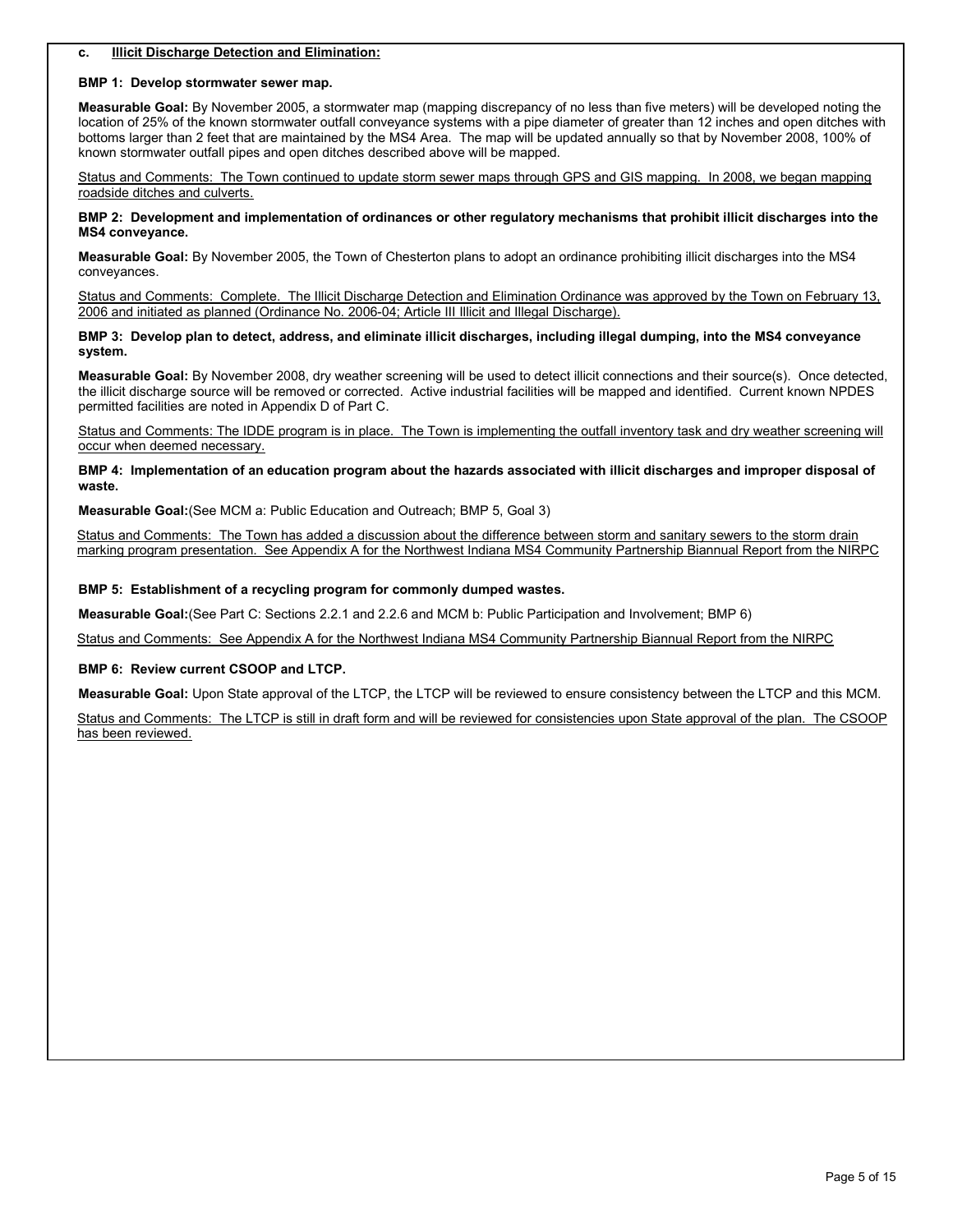#### **d. Construction Site Stormwater Run-off Control:**

**BMP 1: Develop and adopt a construction site stormwater pollution prevention plan (including erosion and sediment control) ordinance.** 

**Measurable Goal 1:** By November 2005, the Town of Chesterton will adopt an erosion and sediment control ordinance.

Status and Comments: The Ordinance was adopted by the Town on February 13, 2006 and initiated as planned (Ordinance No. 2006-04; Article IV).

**Measurable Goal 2:** By May 2006, formally implement a policy that establishes penalties associated with violations of the local ordinance, including the use of monetary fines and stop work orders as enforcement tools.

Status and Comments: Fully implemented

•

**BMP 2: Annual training of MS4 Area inspectors and plan reviewers.** 

**Measurable Goal:** By November 2005, MS4 Area personnel, erosion and sediment control plan reviewers, and construction site inspectors will be required to attend state sponsored training on erosion and sediment control, or be enrolled in other appropriate training sessions.

Status and Comments: MS4 Area personnel attended the following training sessions and workshops:

**BMP 3: Plan identifies and schedules implementation of a requirement to use appropriate BMPs on construction sites to control sediment and erosion and other waste at a site.** 

**Measurable Goal:** By the end of 2006, the MS4 Area will prepare a technical document providing a suite of approved BMPs for selection by contractors.

Status and Comments: Complete. The Town now requires the purchase of a BMP manual in CD format at the time of erosion and sediment control permit application submittal.

#### **BMP 4: Develop and implement a program to receive, track, and respond to erosion and sediment control complaints.**

**Measurable Goal 1:** By May 2006, establish procedures for receipt of and consideration of public inquiries, concerns, and information on local construction activities.

Status and Comments: Procedures have been established. The MS4 Operator works directly with the Town's Building Commissioner to address questions and concerns of citizens. The Town documents and tracks public inquiries and complaints, as well as construction siterelated activities such as SWPPP review, inspections, and notices of violations.

**Measurable Goal 2:** By the end of 2006, policies and procedures (standard operating procedures) will be formalized for tracking and follow up of public concerns and information.

Status and Comments: Policies and procedures are in place. A form has been created for use by the MS4 Operator to document and track, if necessary, public complaints and concerns.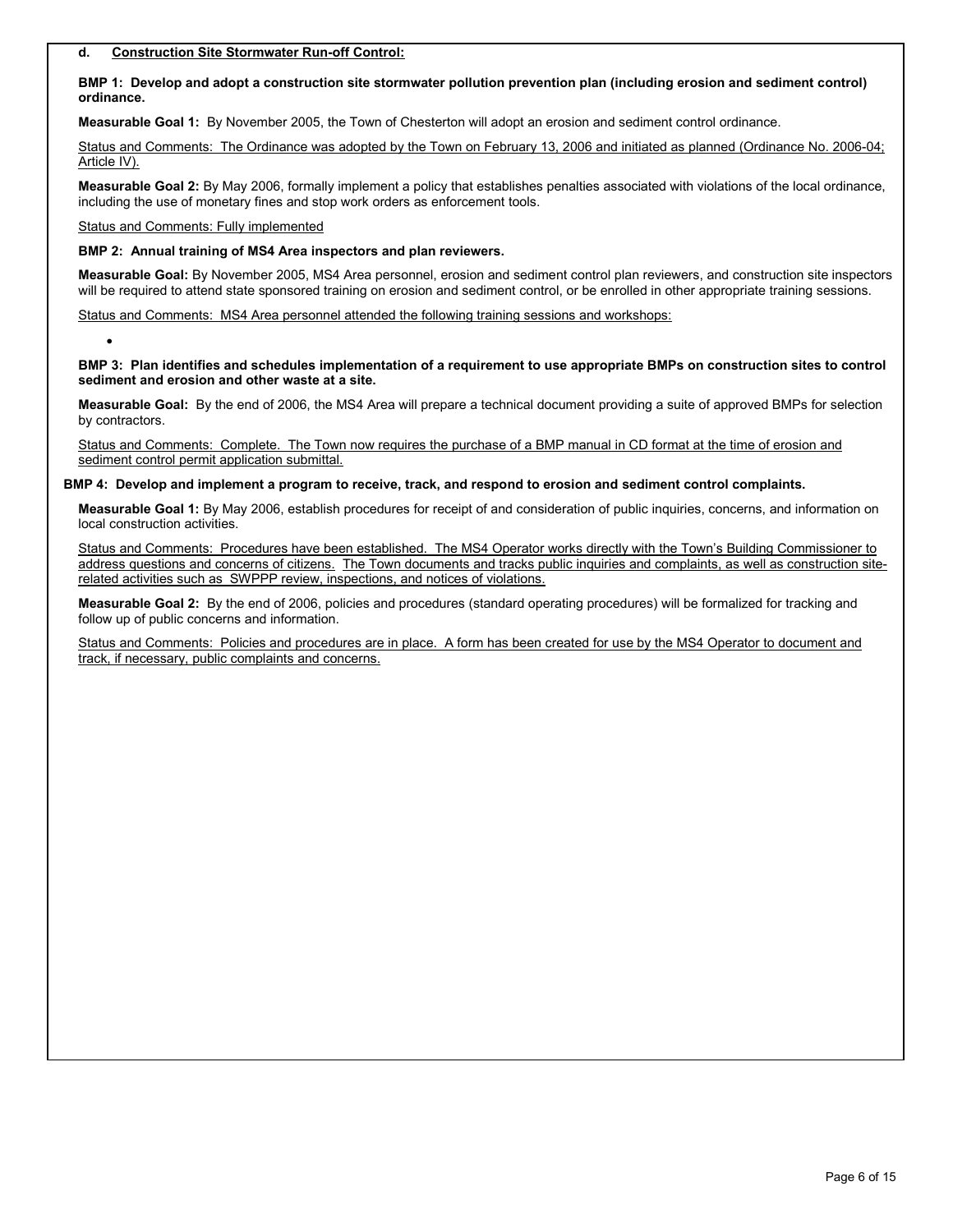## **e. Post Construction Stormwater Management in New Development and Redevelopment:**

## **BMP 1:** Develop and adopt a post construction plan and ordinance to meet requirements of 327 IAC 15-5-6.5 (a) (8).

**Measurable Goal 1:** By June 2006, the Town of Chesterton will develop a plan to implement, manage, and enforce an ordinance to address post construction stormwater discharge to meet requirements of 327 IAC 15-5-6.5(a)(8).

Status and Comments: The Post-Construction Ordinance was adopted by the Town on June 30, 2006 and initiated as planned (Ordinance 2006-15, Article V, Post Construction Storm Water Management.

**Measurable Goal 2:** By May 2006, formally implement a policy that establishes penalties associated with violations of the local ordinance, including the use of monetary fines and stop work orders as enforcement tools.

Status and Comments: Policy complete and fully implemented.

**BMP 2: Where appropriate, storage, infiltration, filtering, and/or vegetative practices will be used to reduce the impact of pollutants in stormwater run-off on the receiving waters. In addition, the following activities shall be implemented:** 

**Measurable Goal 1:** By June 2006, infiltration practices will not be allowed in wellhead protection areas.

Status and Comments: Implemented as part of the Post Construction Ordinance.

**Measurable Goal 2:** By June 2006, appropriately sized vegetated filter strips will be required and maintained along unvegetated swales and ditches.

Status and Comments: Implemented as part of the Post Construction Ordinance.

**Measurable Goal 3:** By June 2006, develop and adopt a policy to prohibit stormwater discharge into sinkholes or fractured bedrock without treatment that results in the discharge meeting Indiana groundwater quality standards as referenced in 327 IAC 2-11.

Status and Comments: Implemented as part of the Post Construction Ordinance.

**Measurable Goal 4:** By June 2006, develop and adopt a policy to require discharge from stormwater Class V injection wells to meet Indiana groundwater quality standards.

Status and Comments: Implemented as part of the Post Construction Ordinance.

**Measurable Goal 5:** By June 2006, develop and adopt a policy that requires refueling stations that replace existing tanks to install tanks that reduce heavy metal and polychlorinated aromatic hydrocarbon (PAH) runoff in stormwater.

Measurable Goal Revision: The Town will utilize Federal and State guidance for Best Management Practices for the reduction of lead, copper, zinc, and polyaromatic hydrocarbons in storm water runoff for new retail gasoline outlets and refueling areas that replace existing tank systems under the MS4 designation criteria.

Status and Comments: Implemented as part of the Post Construction Ordinance

**Measurable Goal 6:** By June 2006, develop a policy that encourages the use of wetlands and swales to regulate the rate of stormwater flow to the MS4 conveyance.

Measurable Goal Revision: The Town will encourage the use of constructed wetlands and swales to regulate the rate of storm water flow to the MS4 conveyance on a case by case basis.

Status and Comments: Implemented as part of the Post Construction Ordinance.

**BMP 3: Annual personnel training.** 

**Measurable Goal:** By November 2008, require annual training for personnel responsible for plan review, inspection, and enforcement.

Status and Comments: Refer to Section D, BMP 2 for training of personnel.

**BMP 4: Operational and maintenance plan for structural stormwater BMPs.** 

**Measurable Goal:** By June 2006, require operation and maintenance plans for all structural stormwater BMPs. The plans will be reviewed every 5 years for adequacy, accuracy, and updated as necessary.

Status and Comments: The Town has implemented a requirement for all new development over 1 acre to submit a Post Construction Narrative for the operation and maintenance of all storm water structures installed as part of that development.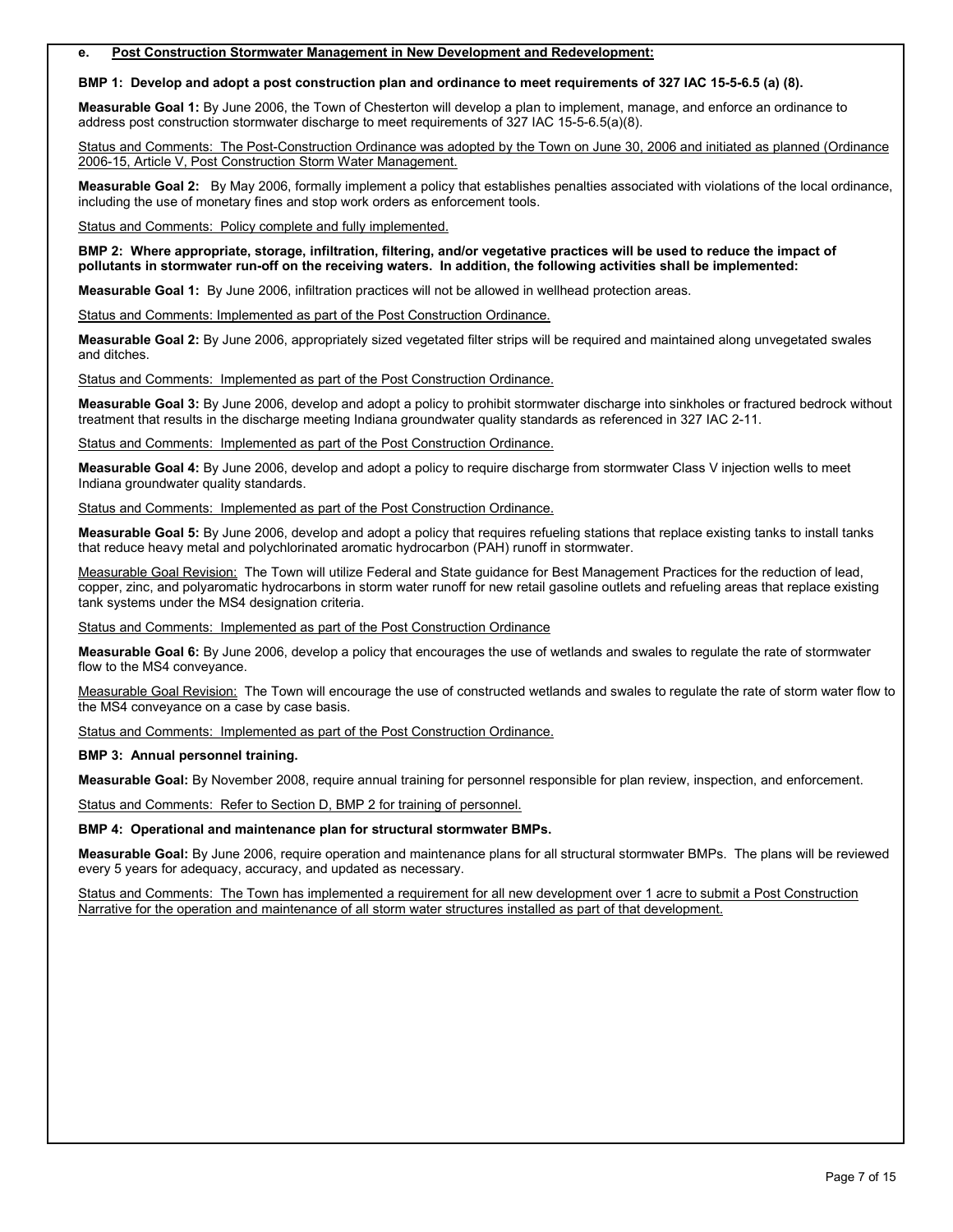#### **f. Pollution Prevention and Good Housekeeping for Municipal Operations:**

#### **BMP 1: Develop and implement a written Good Housekeeping Improvement Plan.**

**Measurable Goal:** By the end of 2007, examine current municipal operations and present findings to the governing authority to determine where additional pollution prevention activities, policies, training, or structural measures are needed.

Status and Comments: A Good Housekeeping Improvement Plan was completed in 2009 and is being implemented at all municipal facilities..

#### **BMP 2: Controls to minimize the discharge of pollutants from existing municipal, State, or Federal operational areas.**

**Measurable Goal 1:** By the end of 2007, the MS4 Area will document current maintenance activities, maintenance schedules, and longterm inspection procedures for BMPs to reduce floatables and other pollutants discharged from the storm sewer system.

Status and Comments: The Town has invested over \$13,000 in secondary containment structures and other equipment for all municipal facilities where pollutants are a threat to storm water runoff. The Town purchased a salt brine manufacturing system and direct applicator for road applications in early 2010 to reduce the use of road salt under certain winter conditions.

**Measurable Goal 2:** By the end of 2007, the MS4 Area will address controls for reducing or eliminating discharge of pollutants from operational areas, including roads, parking lots, maintenance and storage yards, and waste transfer stations.

Status and Comments: A Good Housekeeping Improvement Plan and a Good Housekeeping Standard Operating Procedures Plan were completed in 2009 and are being implemented by Town employees. In 2009, the Town purchased a new street sweeper in 2009 and dedicated a Street Dept. employee to sweeping streets for the remainder of the year.

**Measurable Goal 3:** By November 2008, develop a SOP for proper disposal of animal waste. Require minimal distance of 150 ft for canine parks to be sited away from a surface water body.

Status and Comments: No canine parks are located within the MS4 Area. However, if a park is created within the MS4 Area, an SOP will be drafted at that time.

**Measurable Goal 4:** By the end of 2007, the MS4 Area will document written procedures for the proper disposal of waste removed from MS4 conveyances and operational areas.

Status and Comments: A Good Housekeeping Standard Operating Procedures Plan was completed in 2009.

**Measurable Goal 5:** By May 2006, establish new snow disposal areas.

Status and Comments: Disposal of snow is at the designated location within Dogwood Park in the MS4 Area.

**Measurable Goal 6:** By the end of 2007, develop a SOP for spill prevention and cleanup during fueling procedures and use BMPs for vehicular maintenance.

Status and Comments: A Spill Response Plan for municipal operations has been completed.

**BMP 3: Pollution reduction and prevention from flood improvement projects.** 

**Measurable Goal:** By May 2007, flood improvement projects will be evaluated for measures necessary to reduce and prevent surface water impacts.

Status and Comments: The Town will consider addressing each flood improvement project on a project by project basis.

## **BMP 4: MS4 Area employee training sessions.**

**Measurable Goal:** By May 2007, appropriate MS4 employees will be trained with annual courses on hazardous waste disposal, vegetative waste handling, fertilizer and pesticide application, and function of implemented BMPs.

Status and Comments: Training of Town employees was held on November 6-7, 2008. Thirty-three employees were presented information on general good housekeeping practices. Training included watching the "Storm Watch-Municipal Storm Water Pollution Prevention" video produced by Excal Visual.

## **BMP 5: Review current CSOOP and LTCP.**

**Measurable Goal:** Upon State approval of the LTCP, the LTCP will be reviewed to ensure consistency between the LTCP and this MCM.

Status and Comments: The LTCP is still in draft form and will be reviewed for consistencies upon State approval of the plan. The CSOOP has been reviewed.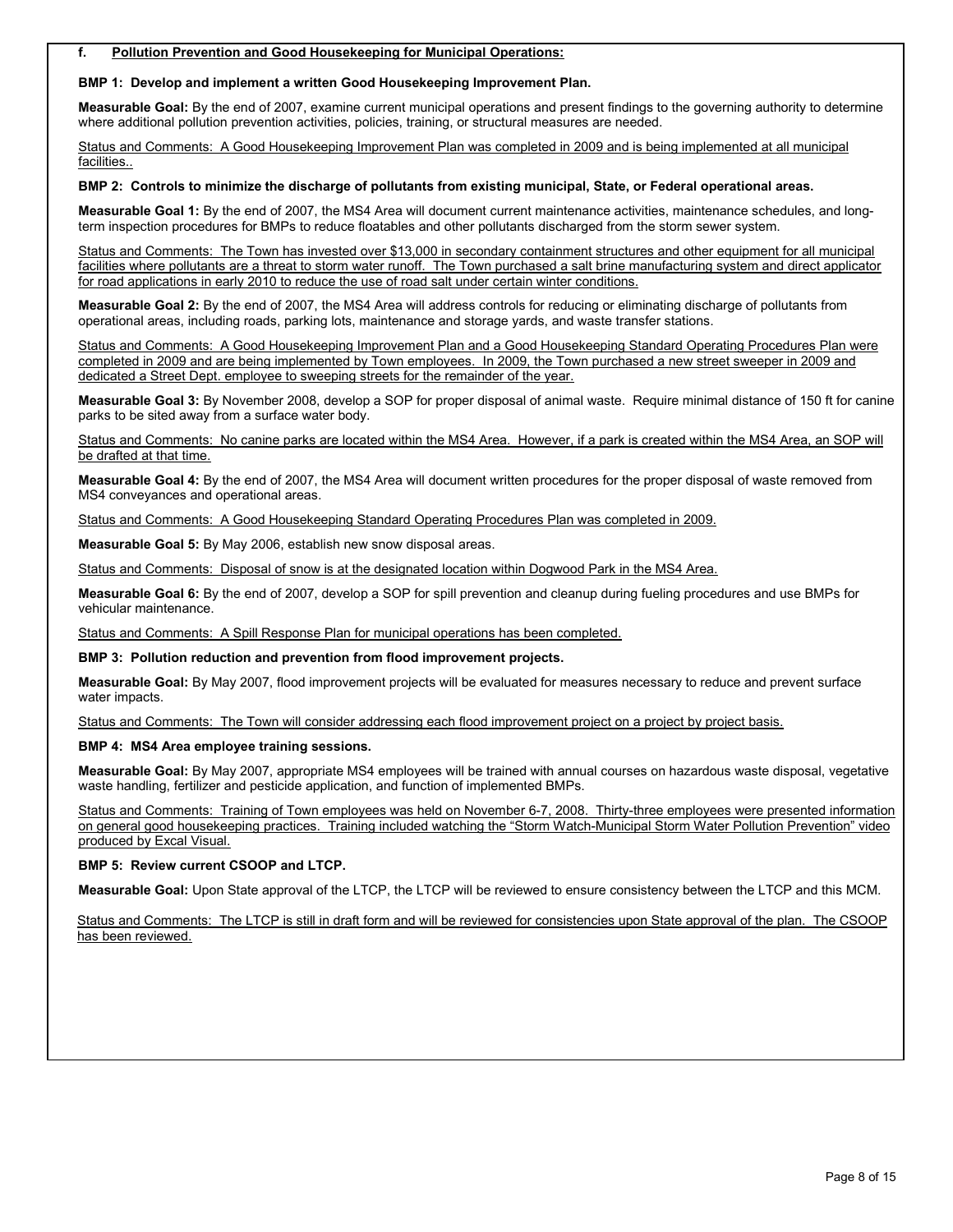## g. **Other controls**:

The Town modified the design of a small detention pond constructed in 2008 at the northwest corner of Dogwood Park. The pond was necessary to manage storm water runoff from the parking lot expansion. Utilizing Storm Water Utility funds matched with a Lake Michigan Coastal Program small scale grant, the pond was redesigned as a constructed wetland. The new design included a meandering flow pattern where the water entering the wetland through the influent pipe would meander through the wetland, past earthen berms, around to the effluent pipe where the water would be deeper. An emergency overflow takes water to the far northeast side of the park to another larger dry bottom detention pond. Over 1,000 wetland plants, several shrubs and trees were planted to create the fauna necessary to establish a wetland ecosystem and to stabilize the bottom and berm slope soils. Educational signage is provided for the public to learn more about the constructed wetland.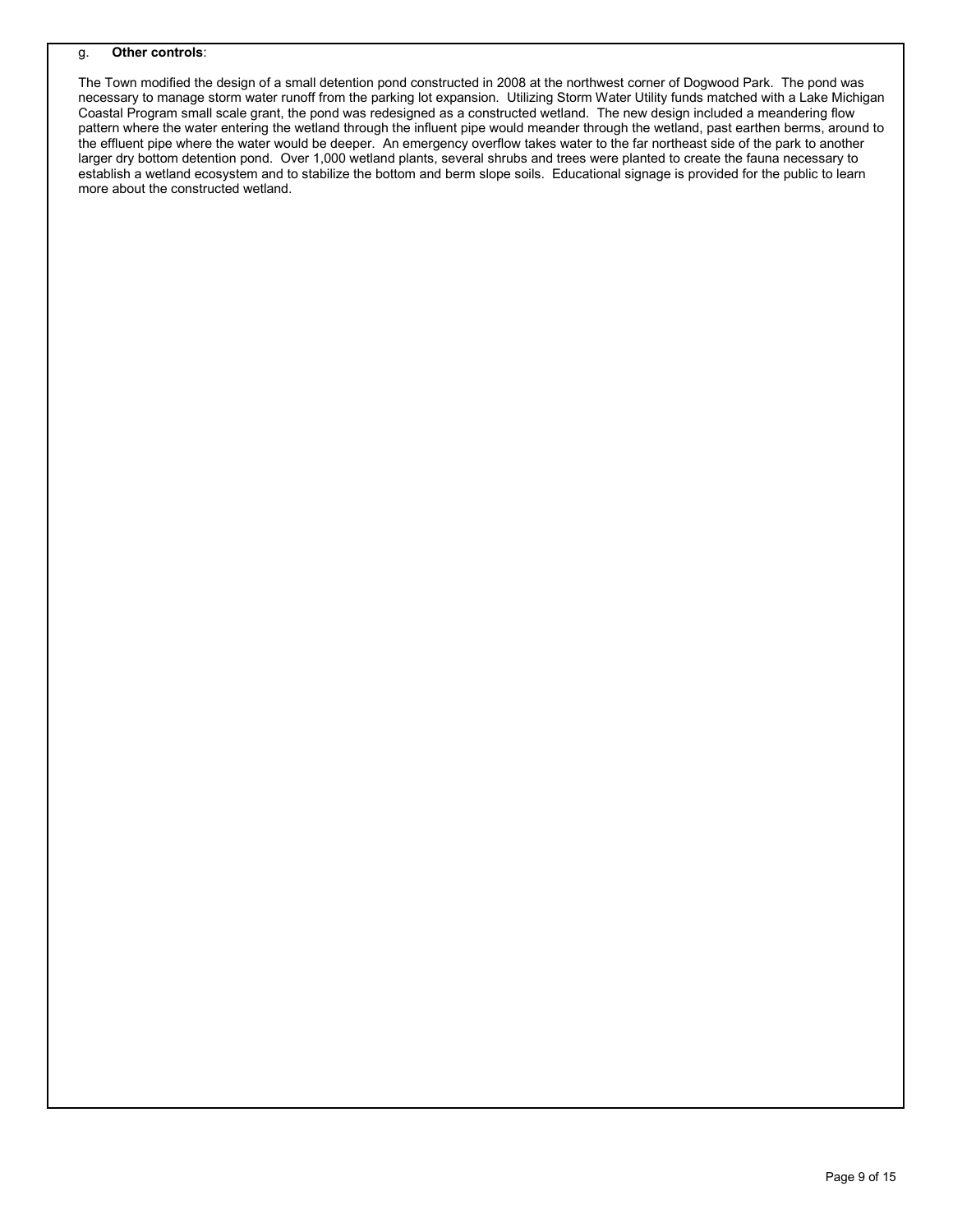**10.** List all receiving water(s) and corresponding outfall(s) not submitted in the original NOI letter (form):

**\*\*This list has been modified since the Storm Water Baseline Characterization Report Rule 13 Storm Water Quality Management Plan (Part B) was submitted in March 2009. Outfalls meeting the description for exempt outfalls found in 327 IAC 15-13-14(b)(3) have been removed.** 

Little Calumet River - LC-189, LC-190, LC-202, LC-203, LC-204, LC-205, LC-206, LC-247, LC-248, LC-249, LC-250, LC-257, LC-258.

Sand Creek - SC-161, SC-162, SC-162a, SC-162b, SC-165, SC-167, SC-172, SC-175, SC-176, SC-178, SC-185, SC-188.

Coffee Creek - CC-1, CC-2, CC-3, CC-13, CC-15,CC-18, CC-23, CC-26, CC-27, CC-28, CC-31, CC-32, CC-33, CC-33a, CC-34, CC-34a, CC-34b, CC-34c, CC-34d, CC-35, CC-36, CC-37, CC-46, CC-48, CC-49, CC-50, CC-51, CC-54a, CC-54b, CC-54c, CC-54d, CC-54e, CC-54f, CC-54g, CC-60, CC-61, CC-61a, CC-62, CC-63, CC-64, CC-65, CC-68, CC-69, CC-70, CC-71a.

Pope O'Connor Ditch - POD-81, POD-86, POD-88, POD-93, POD-94, POD-107, POD-108, POD-119, POD-120a, POD-124, POD-125, POD-127, POD-128, POD-137, POD-141, POD-143, POD-144, POD-145, POD-150, POD-151, POD-152, POD-154, POD-155, POD-156, POD-157, POD-158, POD-159, POD-262.

Swanson-Lamporte Ditch - SL-259

Peterson Ditch - PD-191, PD-195, PD-196, PD-200.

Gustafson Ditch - GD-238, GD-239, GD-241, GD-243, GD-244, GD-245, GD-251, GD-252, GD-260.

Salt Creek Tributary - AB-207, AB-208.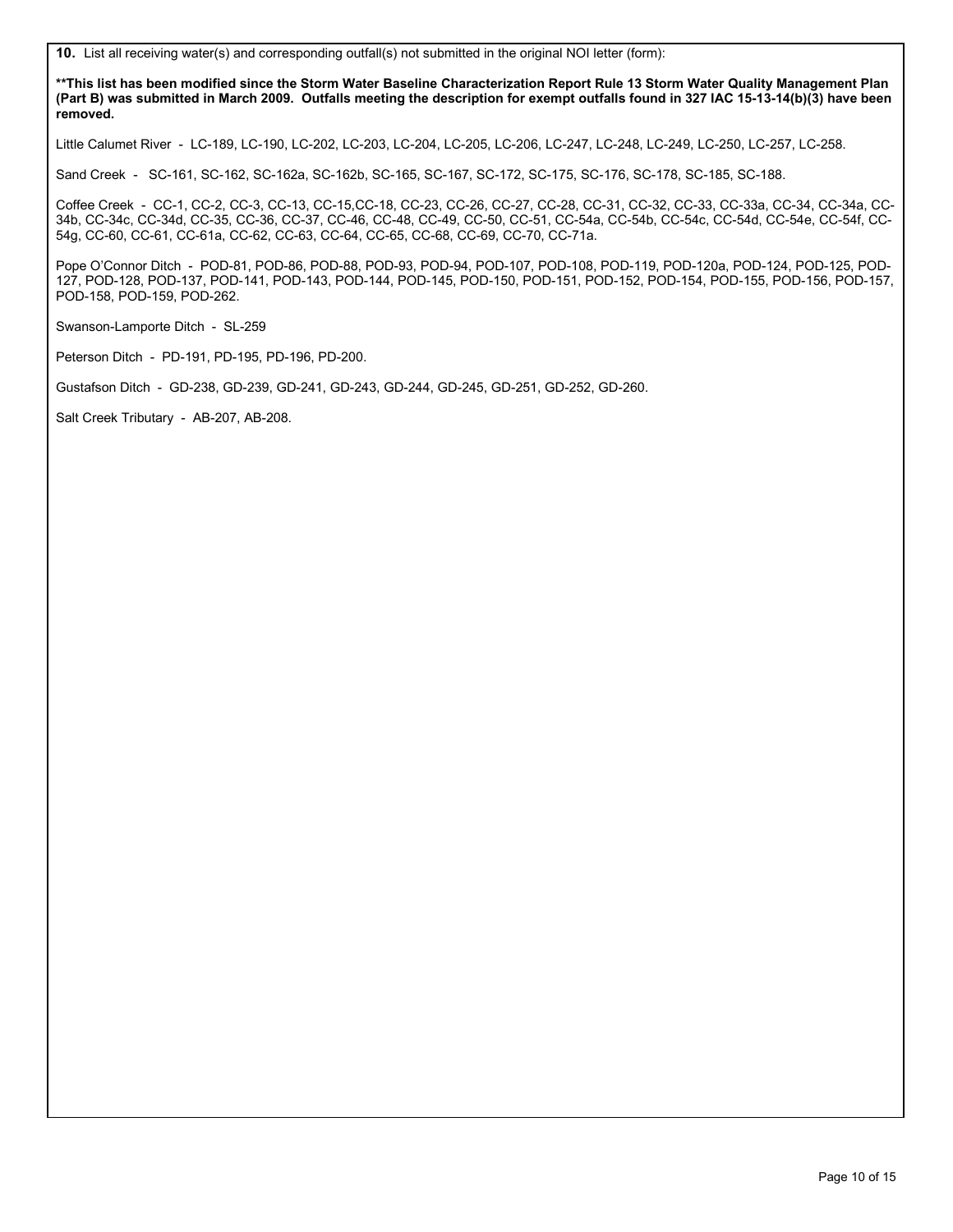**11.** Provide any data regarding the following programmatic indicators, since the previous annual report (Attach separate sheets as necessary, and indicate, as appropriate, the rationale behind not using a listed indicator):

i. Number or percentage of citizens that have an awareness of stormwater quality issues

Based upon the 2007 Chesterton Water Quality Survey 84 percent of respondents have some level of knowledge of the quality of water in lakes, rivers and streams; 45 percent know that their activities affects water quality; only 25 percent know that storm water does not get treated prior to release to a receiving water.

ii. Number and description of meetings, training sessions, and events conducted to involve citizens

The Storm Water Management Board monthly meetings are open to the public. Trainings: 2 rainbarrel workshops (covering operation and maintenance); Events:  $5<sup>th</sup>$  grade student water quality event at Westchester Intermediate School;  $3<sup>rd</sup>$  grade student water quality event at Liberty Elementary School; Homeschool student water quality event at Coffee Creek Watershed Conservancy;Hoosier Riverwatch event for Chesterton High School Club SAFE at Coffee Creek Watershed Conservancy; water quality education for two Cub Scout and one Girl Scout troops; Watersheds and Nonpoint Source Education Unit (2008, 2009, 2010) at Chesterton Middle School; Storm drain stenciling; watershed sign design contest in 2009; logo design effort with Chesterton High School art students; wetland planting day at Dogwood Park; See Appendix A for the Northwest Indiana MS4 Community Partnership – 2008 Annual Report from the NIRPC.

- iii. Number or percentage of citizens that participate in stormwater quality improvement projects 246
- iv. Number and location of storm drains marked or cast

Several new subdivisions, as well as new catch basins installed throughout Town have the pre-stamped castings on storm water inlets. Storm Drain Stenciling 2009 - 11

- v. Estimated linear feet or percentage of MS4 conveyances mapped 96%
- vi. Number and location of MS4 area outfalls mapped

 Coffee Creek, 45; Pope O'Connor Ditch, 28; Sand Creek, 12; Peterson Ditch, 4; Gustafson Ditch, 10; Salt Creek Tributary, 2; Little Calumet River, 13; Swanson Lamporte Ditch, 1.

vii. Number and location of MS4 area outfalls screened for illicit discharges

One (AB-217)-Salt Creek Tributary. All outfalls were visually screened when they were found and mapped.

- viii. Number and location of illicit discharges detected Zero
- ix. Number and location of illicit discharges eliminated Zero
- x. Number of, and amount of material collected from, HHW collections

See the Joint Stormwater MS4 Program – 2008 Annual Report from the NIRPC.

xi. Number and location of citizen drop-off centers for automotive fluids

Two – Advanced Auto at 801 Indian Boundary Road, Porter County HHW collection location(s).

xii. Number or percentage of citizens that participate in HHW collections

See the Joint Stormwater MS4 Program – 2008 Annual Report from the NIRPC.

- xiii. Number of construction sites permitted for stormwater quality Ten
- xiv. Number of construction sites inspected Ten
- xv. Number and type of enforcement actions taken against construction site operators

6-Verbal Notices; 7-Notices of Violation; 28-Code Enforcement Fines; 1-Stop Work Order; 1-Administrative Hearing; and 1-Administrative Fine.

- xvi. Number of public informational requests received related to construction sites Three
- xvii. Number, type, and location of structural BMPs installed

(1) detention pond and (1) swale with check dams, St. Patrick's Church; (1) triple basin, Indian Boundary Plaza; (2) swales, Medical Office Building; (1) level spreader and (2) detention ponds, Village Green Townhomes; (3) swales and (1) triple basin, CVS Pharmacy; (1) detention pond, Duneland Trails; (1) constructed wetland, Dogwood Park; (1) rain garden; Lois Lane (CMS student project).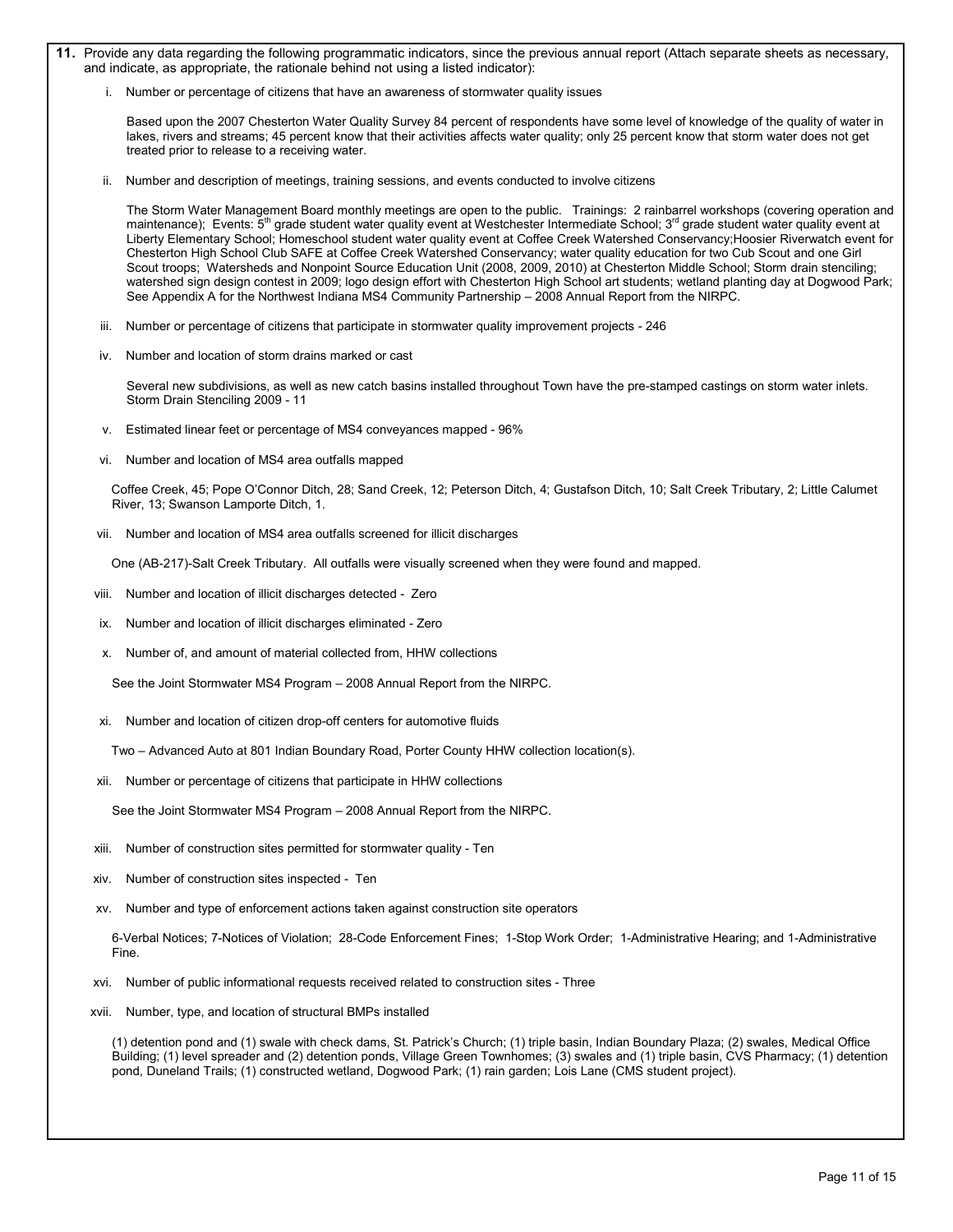- xix. Number, type, and location of structural BMPs maintained, or improved
	- (1) detention pond, Dogwood Park; (1) detention pond, Beverly Drive; (1) detention pond, Olde Town;
- xx. Type and location of nonstructural BMPs utilized

 Silt fence, construction entrances, inlet protection (Blocksum Filters, inlet baskets and bags), straw bales, vegetated filter strip, riprap, check dams, temporary and permanent diversion berms, sediment traps/basins, straw erosion control blankets, turf reinforcement mat, tackified mulch, mulch rolls, fiber rolls, straw rolls, temporary slope drains, PAM (polyacrylamide) product, concrete washouts, street sweeping, solid waste management, seeding, sod, natural vegetation preservation, riprap, grass lined channel, storm water wetland, rain barrels, triple basins, underground detention facility.

xxi. Estimated acreage or square footage of open space preserved and mapped

1,887 acres or approximately 31% (2010 Town of Chesterton Comprehensive Plan)

xxii. Estimated acreage or square footage of mapped pervious and impervious surfaces

Impervious surface maps are currently being updated using 2010 aerial photography. Current commercial estimates are 17,706,732 square feet (407 acres). Residential estimates are based on the Equivalent Residential Unit of 3,585 square feet multiplied by 4,252 residential units for a total of 15,243,420 (350 acres). The updated mapping will provide more accurate estimations when completed.

xxiii. Number and location of retail gasoline outlets or municipal, state, federal, or institutional refueling areas with installed BMPs

One at Gateway Boulevard

xxiv. Number and location of entity facilities that have containment for accidental releases

Total 6 locations: Chesterton Utility Collections, 116 15<sup>th</sup> Street; Waste Water Treatment Plant, 300 League Lane, Porter; Street Department, Grant Street; Parks Department, 23<sup>rd</sup> Street; Police Department, 702 Broadway; Fire Department, 726 Broadway.

xxv. Estimated acreage or square footage and location where pesticides, herbicides and fertilizers are applied by the entity

Minimal application of weed killer was used on downtown sidewalks by the Street Department.

xxvi. Estimated linear feet or percentage and location of unvegetated swales and ditches that have an adequately sized vegetated filter strip

Zero

xxvii. Estimated linear feet or percentage and location of MS4 conveyances cleaned or repaired

 174 miles of street swept; 2,600 linear feet of storm sewer cleaned via Vactor truck at various locations. 46 catch basins repaired for leaks. Replaced 4 culverts for a total of 120 feet. The Street Department inspects catch basins within Town and clears debris as needed, many were checked and cleaned on several occasions throughout the year.

- xxviii. Estimated linear feet or percentage and location of roadside shoulders and ditches stabilized
	- 1/4 mile ditch and 300 feet of swale at Dogwood Park; 300 feet on Duneland Prairie Trail; 1,315 feet of ditch behind 25<sup>th</sup> Place; 930 feet along 1050N and 100E
- xxix. Number and location of stormwater outfall areas remediated from scouring conditions

Zero

xxx. Number and location of de-icing salt and sand storage areas covered or otherwise improved to minimize stormwater exposure

De-icing salt: (1) Street Department, Grant Street; Baseball field sand: (1) Parks Department, 23<sup>rd</sup> Street.

xxxi. Estimated amount, in tons, of salt and sand used for snow and ice control

2008-2,338.5; 2009-1,481.5; 2010-1,302.50 Total-5,123 tons (Salt Brine applicator purchased at the end of winter 2010)

xxxii. Estimated amount of material collected from catch basin, trash rack, or other structural BMP cleaning

2008-35; 2009-67; 2010-21 Total-123 cubic yards

xxxiii. Estimated amount of material collected from street sweeping

2008-200; 2009-342; 2010-177 Total-719 cubic yards

xxxiv. Number or percentage and location of canine parks sited at least 150 feet away from a surface water body

NA

xxxv. Other (Miscellaneous debris) (2010 amounts are January 1 to June 30)

Grass clippings - 2008-860 yards; 2009-726 yards; 2010-71 yards. Wood Chips - 2008-1,047 yards; 2009-1,313 yards; 2010-153 yards. Brush – 2008-1,113 yards; 2009-877 yards; 2010-157 yards. Leaves – 2008-5,051 yards; 2009-7,403 yards; 2010-390 yards.

An F2 tornado hit Chesterton on August 19, 2009 causing substantial damage to buildings and trees. The following tree and brush debris was generated and hauled to the compost facility following clean up: 330 yards woodchips, 1,377 yards of brush.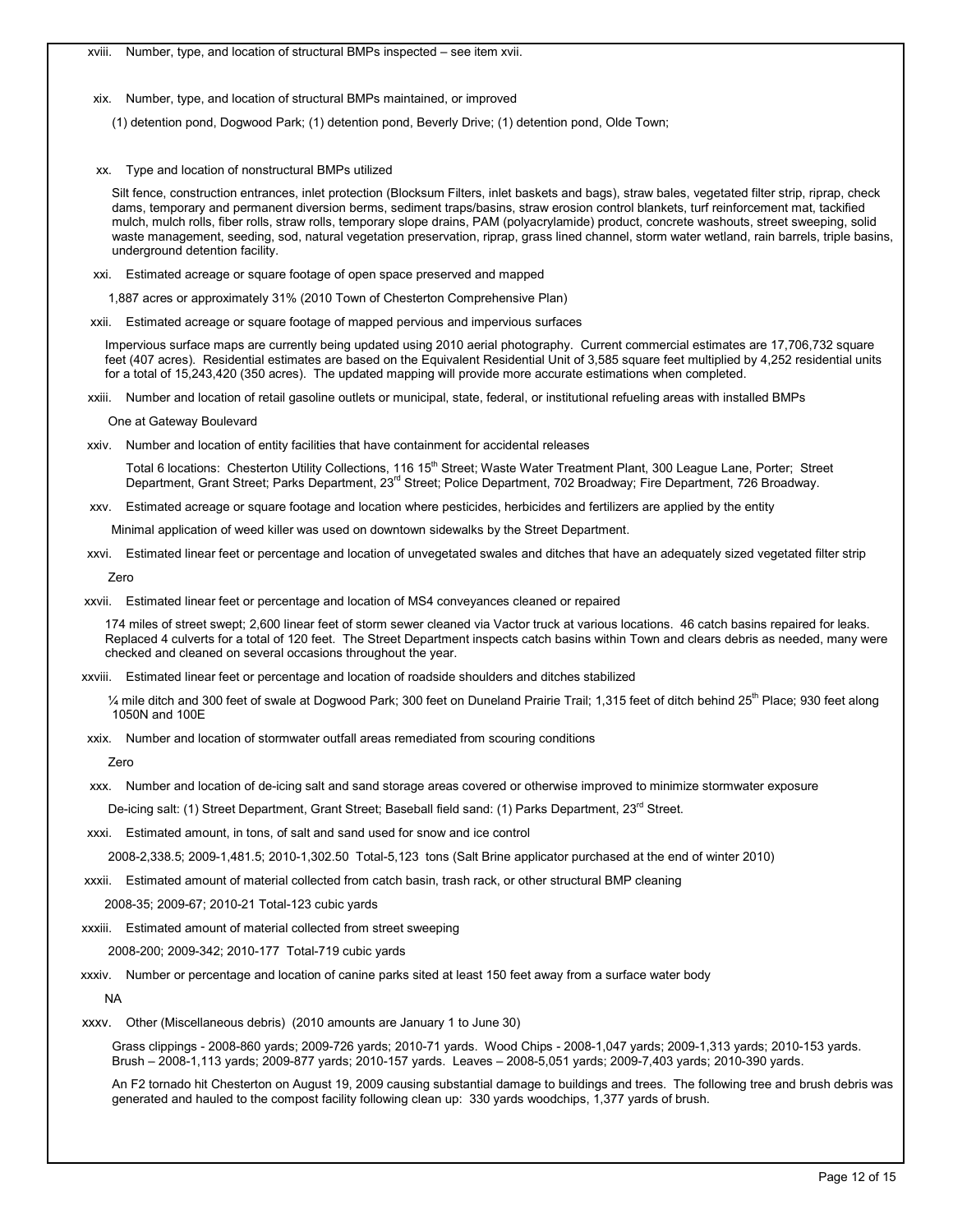| PART D: MISCELLANEOUS INFORMATION                                                                                                                                                                            |  |  |  |  |  |
|--------------------------------------------------------------------------------------------------------------------------------------------------------------------------------------------------------------|--|--|--|--|--|
| 12. On-Going Water Quality Characterization Activities                                                                                                                                                       |  |  |  |  |  |
| a) Monitoring Data (submit summary of appropriate results):                                                                                                                                                  |  |  |  |  |  |
| b) Other:                                                                                                                                                                                                    |  |  |  |  |  |
|                                                                                                                                                                                                              |  |  |  |  |  |
| Per the IDEM Annual Report Submittal Guidance 2010 we do not need to respond to this question. This information is included in the<br>Part B update.                                                         |  |  |  |  |  |
|                                                                                                                                                                                                              |  |  |  |  |  |
|                                                                                                                                                                                                              |  |  |  |  |  |
| 13. Discuss any problems encountered during this period (include any BMP changes in response to problems encountered).                                                                                       |  |  |  |  |  |
| Problems encountered include non-compliance from developers and contractors for construction site erosion and sediment control as is evident                                                                 |  |  |  |  |  |
| in item 11xv.                                                                                                                                                                                                |  |  |  |  |  |
|                                                                                                                                                                                                              |  |  |  |  |  |
|                                                                                                                                                                                                              |  |  |  |  |  |
|                                                                                                                                                                                                              |  |  |  |  |  |
|                                                                                                                                                                                                              |  |  |  |  |  |
|                                                                                                                                                                                                              |  |  |  |  |  |
| 14. Identify any new funding source(s) for implementing this permit.                                                                                                                                         |  |  |  |  |  |
| A Storm Water Utility Fee was approved October 9, 2006 (Ordinance 2006-22) and the interim rate was charged until the end of December<br>2006. The Town began implementation of the new fee in January 2007. |  |  |  |  |  |
|                                                                                                                                                                                                              |  |  |  |  |  |
|                                                                                                                                                                                                              |  |  |  |  |  |
|                                                                                                                                                                                                              |  |  |  |  |  |
|                                                                                                                                                                                                              |  |  |  |  |  |
|                                                                                                                                                                                                              |  |  |  |  |  |
| 15. Identify any non-routine (i.e. do not include routine maintenance or cleaning) budgetary transactions related to your permit. List all                                                                   |  |  |  |  |  |
| stormwater improvement projects started during this reporting period.                                                                                                                                        |  |  |  |  |  |
| Constructed wetland installation, Dogwood Park                                                                                                                                                               |  |  |  |  |  |
| Detention pond improvements, Dogwood Park<br>Detention pond improvements, Beverly Drive, as part of South Calumet improvement project Phase I                                                                |  |  |  |  |  |
| Detention pond improvements, Olde Town                                                                                                                                                                       |  |  |  |  |  |
|                                                                                                                                                                                                              |  |  |  |  |  |
|                                                                                                                                                                                                              |  |  |  |  |  |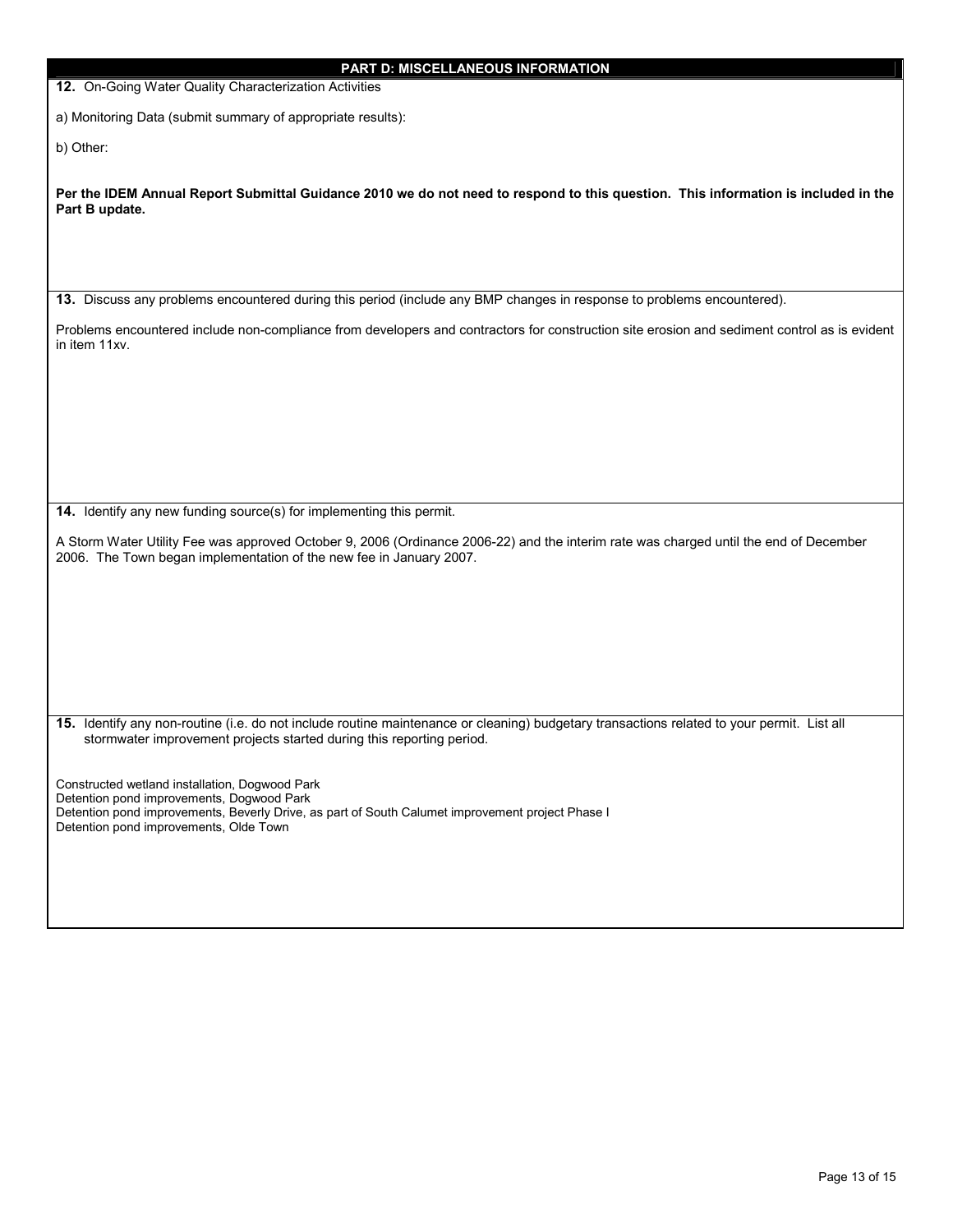**16.** Provide a summary of complaints received and the follow-up actions taken in reference to stormwater quality issues.

- 1. Tracking from non-MS4 construction site (Harris Bank) turned over to Building Commissioner; road cleaned, stone added to entrance.
- 2. Tracking from construction site (Village Green) road cleaned after notification to developer and builder.
- 3. Sediment on road following storm event (Abercrombie Woods) road cleaned and silt fencing re-installed after notification to builder.
- 4. Concern for Coffee Creek/proximity of new development (Village Green) Talked with concerned citizen regarding distance of development to creek.
- 5. Outside storage of 55-gallon drums (Broadway Mobil) followed up with company hired to monitor ground water quality. They stated water is stored in drums and not hazardous.
- 6. Concern over concrete truck washout (Residence in Coffee Creek Center) spoke with builder, washout not done into storm drain. 7. Concrete washout (Shear Concrete) – company fined for washing out concrete chute near storm water inlet without proper
- equipment.
- 8. Direct discharge to storm drain (Mel's Detail) owner fined
- 9. Grease Trap Overflow (KFC) Fire Dept. responded with cleanup
- 10. Passenger vehicle fuel tank leak (McDonald's) Fire Dept. responded with cleanup-no discharge to nearby lake.
- 11. Illegal dumping of floor wax stripping liquid (Kmart) called in Porter County Emergency Services and IDEM liquids released to detention basin. Worked with store manager on proper disposal of liquid, educated store manager on hazardous nature of liquid. Fined store.
- 12. Illegal dumping of basin clean out (H2O Industrial Services) Fined company.
- 13. Accidental Hazardous Materials Spill (Dres Well Cleaners) Respondents: Fire Dept., Street Dept, MS4 Dept, Porter County Emergency Services. Active containment and cleanup of street. Did not reach Coffee Creek.
- 14. Crawl space water pumped to storm drain from residence ceased this activity and moved pumping to sanitary sewer.
- 15. Complaint from resident about two neighbor homeowners one excessively feeding geese and one dumping grass clippings in curb referred to Code Enforcement Officer.

## **17. Implementation status:**

- a. Are the six minimum control measures being implemented within the compliance schedule and SWQMP timetables?  $\Box$ Yes  $\Box$ No\*
	- \* If no, explain:

**Per the IDEM Annual Report Submittal Guidance 2010 we do not need to respond to this question. This information is provided in the Part C update.** 

b. Do you foresee any problems which may affect full implementation of all the measures?  $\Box$ Yes  $\Box$  No\* \* If yes, explain:

**Per the IDEM Annual Report Submittal Guidance 2010 we do not need to respond to this question. This information is provided in the Part C update.** 

c. Are the six minimum control measures meeting percent reduction goals specified in the SWQMP?  $\Box$ Yes  $\Box$  No\* \* if no, explain:

**Per the IDEM Annual Report Submittal Guidance 2010 we do not need to respond to this question. This information is provided in the Part C update.**